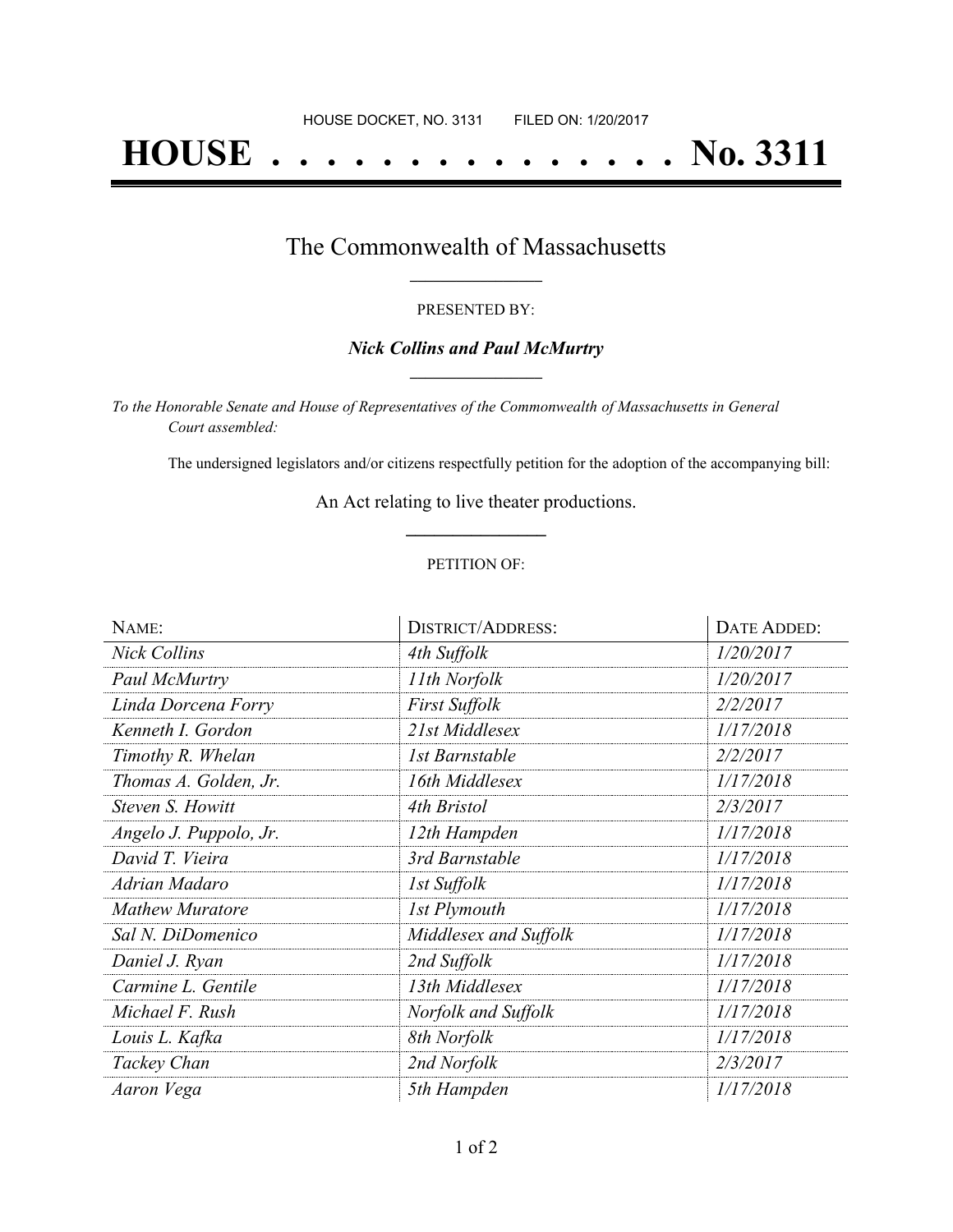| Elizabeth A. Poirier   | 14th Bristol   | 1/17/2018 |
|------------------------|----------------|-----------|
| Daniel M. Donahue      | 16th Worcester | 1/17/2018 |
| Jeffrey N. Roy         | 10th Norfolk   | 2/3/2017  |
| Angelo L. D'Emilia     | 8th Plymouth   | 1/17/2018 |
| Antonio F. D. Cabral   | 13th Bristol   | 1/17/2018 |
| John H. Rogers         | 12th Norfolk   | 1/17/2018 |
| Solomon Goldstein-Rose | 3rd Hampshire  | 1/17/2018 |
| William C. Galvin      | 6th Norfolk    | 1/17/2018 |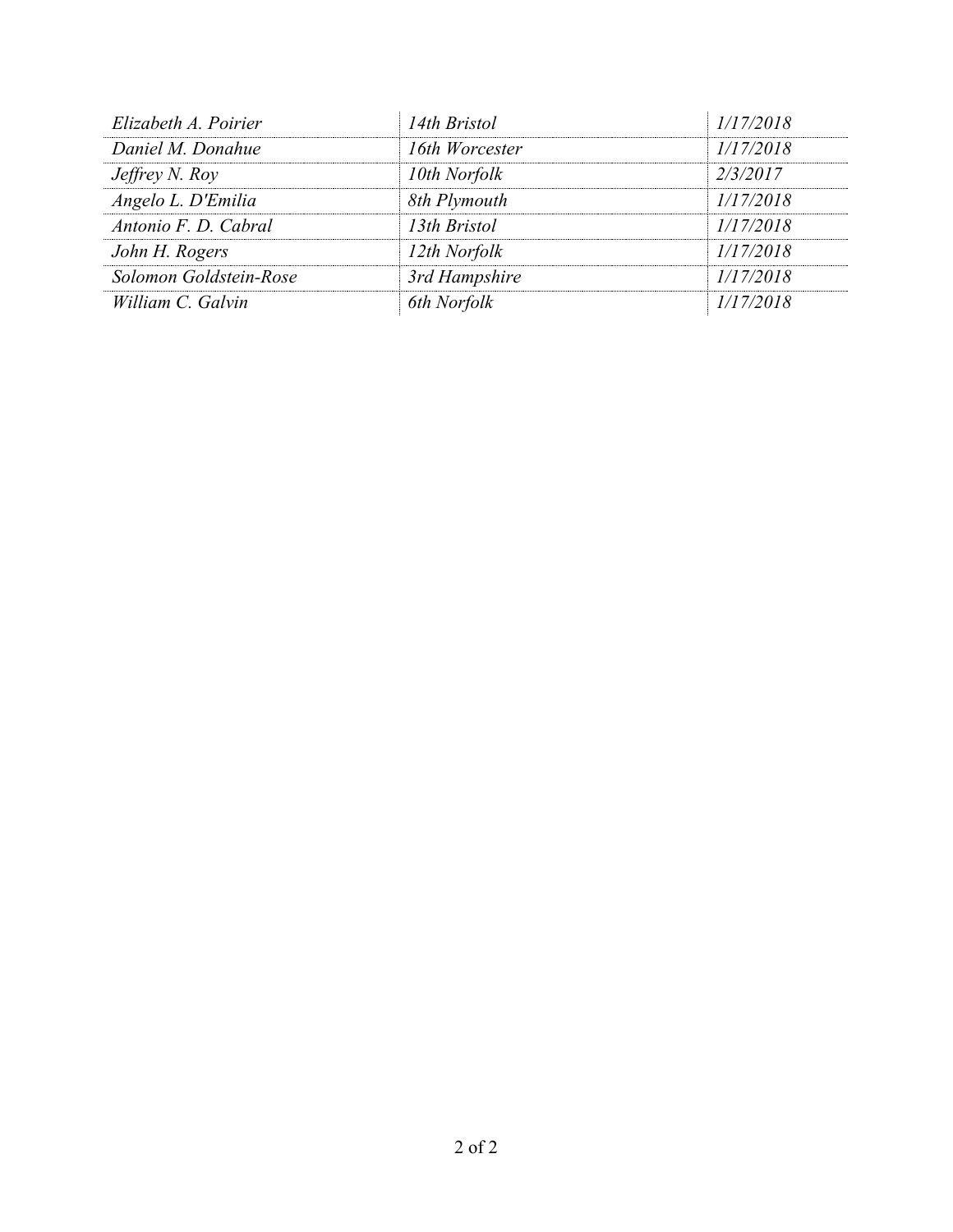## **HOUSE . . . . . . . . . . . . . . . No. 3311**

By Messrs. Collins of Boston and McMurtry of Dedham, a petition (accompanied by bill, House, No. 3311) of Nick Collins, Paul McMurtry and others for legislation to establish a live theater tax credit. Revenue.

## The Commonwealth of Massachusetts

**In the One Hundred and Ninetieth General Court (2017-2018) \_\_\_\_\_\_\_\_\_\_\_\_\_\_\_**

**\_\_\_\_\_\_\_\_\_\_\_\_\_\_\_**

An Act relating to live theater productions.

Be it enacted by the Senate and House of Representatives in General Court assembled, and by the authority *of the same, as follows:*

| SECTION 1. Section 6 of Chapter 62 of the General Laws, as appearing in the 2008 |
|----------------------------------------------------------------------------------|
|                                                                                  |

2 Official Edition, is further amended by adding the following subsection:

3 (t) There shall be established a live theater tax credit program under which a live

4 theater company doing business with a Massachusetts based theater venue, theater company,

5 theater presenter or producer may be eligible. The credit may be claimed against the taxes due

6 pursuant to this chapter or Chapter 63. The credit shall be established to support the expansion of

7 pre-Broadway, pre off-Broadway live theater, Broadway tour launches and World Premieres and

- 8 shall assist in the development of long run show development and growth.
- 9 (1) As used in this section the following words shall, unless the context clearly requires 10 otherwise, have the following meanings:
- 11 "Commissioner" means the commissioner of revenue.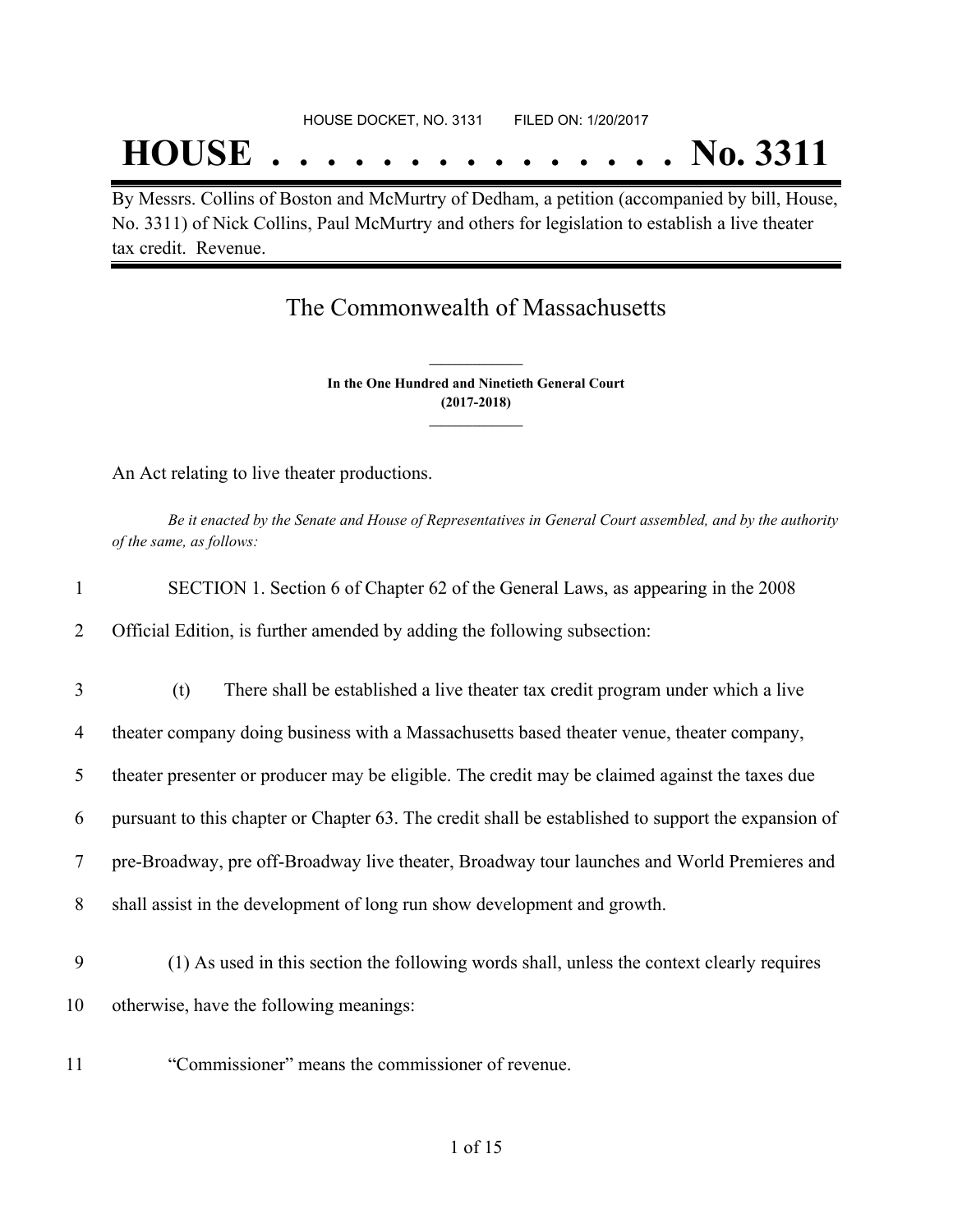"Company" means a live theater company, however organized.

| 13 | "Eligible theater production" means a live stage musical or theatrical production or tour              |
|----|--------------------------------------------------------------------------------------------------------|
| 14 | being presented in a qualified production facility, as defined in this chapter that is either: (a) a   |
| 15 | Pre-Broadway production, or (b) a pre off-Broadway production, or (c) a Broadway Tour Launch           |
| 16 | or (d) a World Premiere.                                                                               |
| 17 | "Eligible theater production certificate" means a certificate issued by the Massachusetts              |
| 18 | Office of Travel and Tourism certifying that the production is an eligible theater production that     |
| 19 | meets the guidelines of this chapter.                                                                  |
| 20 | "Advertising and public relations expenditure" means costs incurred within the state by                |
| 21 | the Eligible theater productions for goods or services related to the marketing, public relations,     |
| 22 | creation and placement of print, electronic, television, billboards and other forms of advertising     |
| 23 | to promote the Eligible theater production.                                                            |
| 24 | "Office" means the Massachusetts office of travel and tourism.                                         |
| 25 | "Payroll" means all salaries, wages, fees, and other compensation wages including, but                 |
| 26 | not limited to, taxes, benefits, and any other consideration incurred or paid to talent and non-       |
| 27 | talent employees of the applicant who are residents of the commonwealth of Massachusetts for           |
| 28 | services rendered to and on behalf of an eligible theater production. The expenditure shall be         |
| 29 | incurred or paid by the applicant for services related to any portion of an eligible theater           |
| 30 | production from its pre-production stages, including, but not limited to, (a) the writing of the       |
| 31 | script, (b) casting, (c) hiring of service providers, (d) purchases from vendors, (e) marketing, (f)   |
| 32 | advertising, (g) public relations, (h) load in, (i) rehearsals, (j) performances, (k) other eligible   |
| 33 | theater production related activities, (1) load out; provided further, said labor expenditure shall be |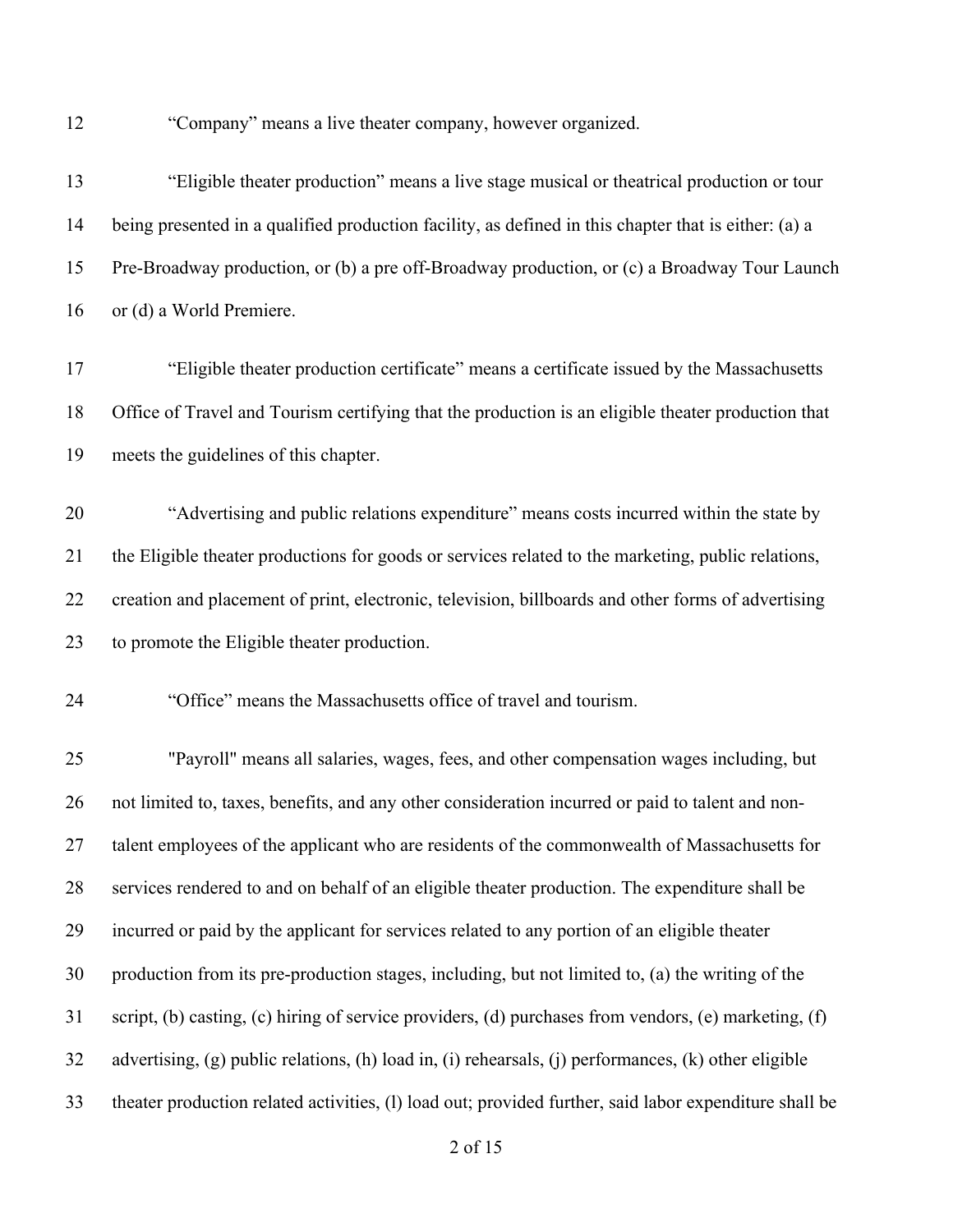directly attributable to the eligible theater production and shall be limited to the first \$100,000 of wages incurred or paid to each employee of an eligible theater production in each tax year.

 "Pre-Broadway Production" means a live stage production that, in its original or adaptive version, is performed in a qualified production facility having a presentation scheduled for New York City's Broadway theater district within (12) months after its Massachusetts presentation.

 "Pre-Off Broadway Production" means a live stage production that, in its original or adaptive version, is performed in a qualified production facility having a presentation scheduled for New York City's Off-Broadway's theater district within (12) months after its Massachusetts presentation.

 "Broadway Tour Launch" means a live stage production that, in its original or adaptive version, is performed in a qualified production facility that was originally presented in New York City's Broadway theater district and opens its US tour in Massachusetts.

 "Production and Performance Expenditures" means a contemporaneous exchange of cash or cash equivalent for goods or services related to development, production, performance or operating expenditures incurred in this state for a qualified theater production including, but not limited to, expenditures for design, construction and operation, including sets, special and visual effects, costumes, wardrobes, make-up, accessories, costs associated with sound, lighting, staging, payroll, transportation expenditures, advertising and public relations expenditures, facility expenses, rentals, per diems, accommodations and other related costs.

 "Qualified Production Facility" means a facility located in the State of Massachusetts in which live theatrical productions are, or are intended to be, exclusively presented that contains at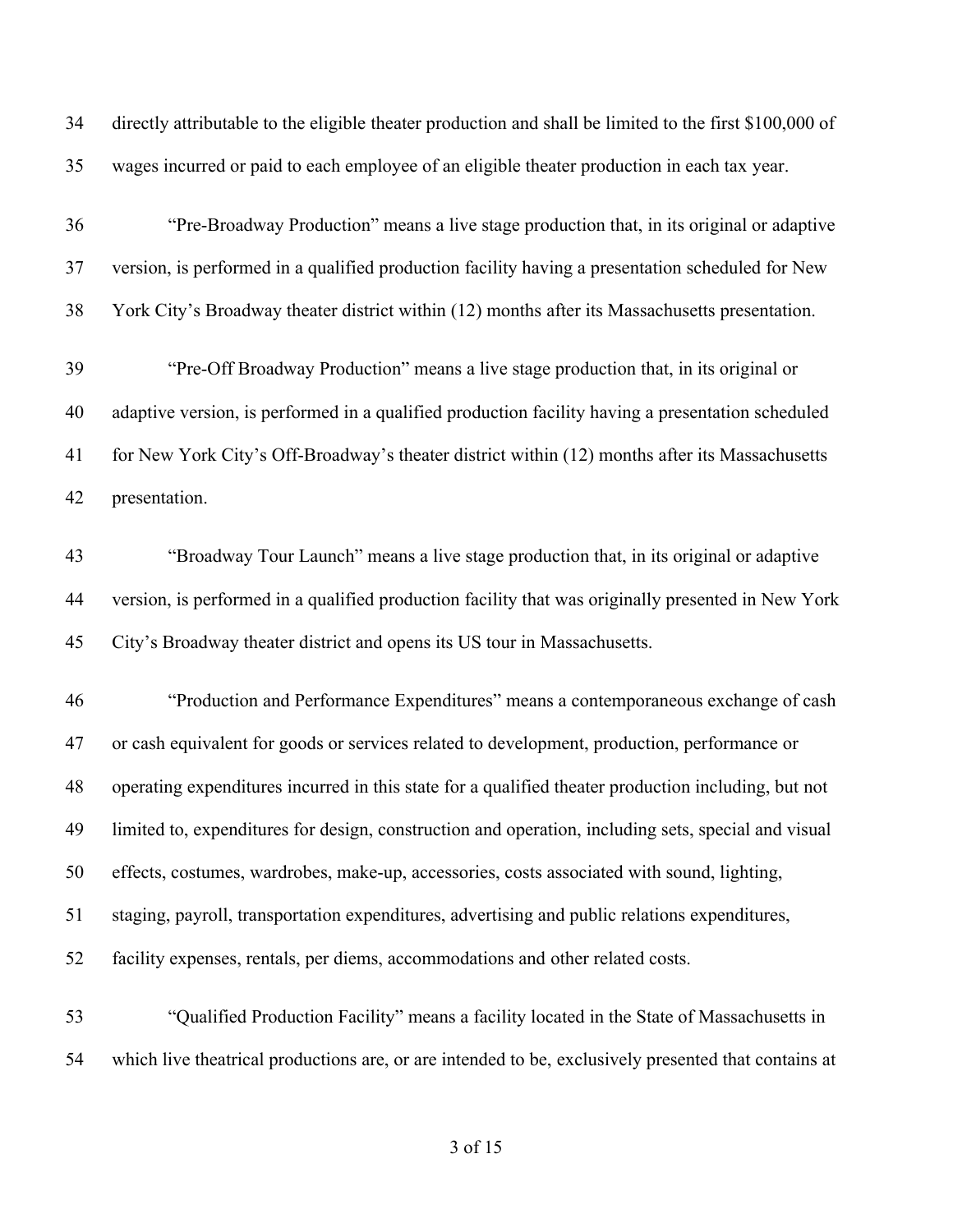least one stage, a seating capacity of three hundred fifty (350)or more seats, and dressing rooms, storage areas, and other ancillary amenities necessary for the Eligible theater production.

 "Massachusetts Office of Travel and Tourism" means the office within the secretariat of economic development that has been established in order to market Massachusetts as a leisure travel destination in order to generate state and local tax revenues, create jobs, and support travel-related businesses.

 "Transportation expenditures" means expenditures for the packaging, crating, and transportation both to the state for use in a qualified theater production of sets, costumes, or other tangible property constructed or manufactured out of state, and/or from the state after use in a qualified theater production of sets, costumes, or other tangible property constructed or manufactured in this state and the transportation of the cast and crew to and from the state. Such term shall include the packaging, crating, and transporting of property and equipment used for special and visual effects, sound, lighting, and staging, costumes, wardrobes, make-up and related accessories and materials, as well as any other performance or production-related property and equipment.

 "World Premiere" means a live stage production performed in a qualified production facility of an original work which has never been commercially presented in public before.

 (2) Any person, firm, partnership, trust, estate or other entity that receives an eligible theater production certificate shall be allowed a tax credit equal to thirty-five percent (35%) of production and performance expenditures which shall consist of payroll and twenty –five percent (25%) of the production and performance expenditures and transportation expenditures for the eligible theater production and to be computed as provided in this chapter against a tax imposed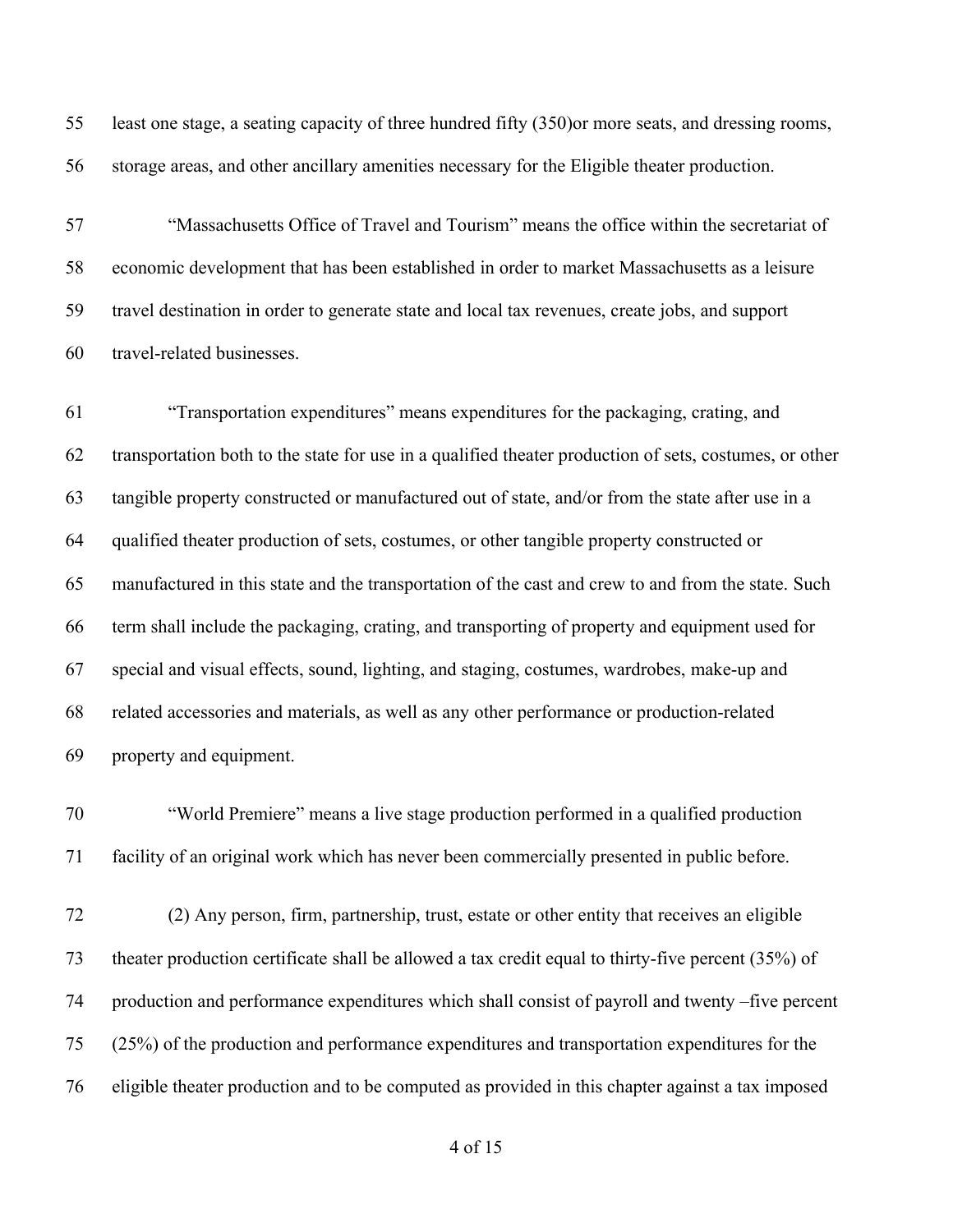| 77 | by this chapter. Said credit shall not exceed five million dollars (\$5,000,000) and shall be limited |
|----|-------------------------------------------------------------------------------------------------------|
| 78 | to certified production cost directly attributable to activities in the state and transportation      |
| 79 | expenditures defined above. The total production budget shall be a minimum of one hundred             |
| 80 | thousand dollars (\$100,000).                                                                         |
| 81 | $(3)$ No more than five million dollars (\$5,000,000) in total may be issued for any tax year         |
| 82 | for musical and theatrical production tax credits pursuant to this chapter.                           |
| 83 | (4) The tax credit shall be allowed against the tax for the taxable period in which the               |
| 84 | credit is earned and can be carried forward for not more than five (5) succeeding tax years.          |
| 85 | (5) Credits allowed to a company, which is a subchapter S corporation, partnership, or a              |
| 86 | limited liability company that is taxed as a partnership, shall be passed through respectively to     |
| 87 | persons designated as partners, members or owners of such companies on a pro rata basis or            |
| 88 | pursuant to an executed agreement among such persons designated as subchapter S corporation           |
| 89 | shareholders, partners, or members documenting an alternate distribution method without regard        |
| 90 | to their sharing of other tax or economic attributes of such entity.                                  |
| 91 | (6) If the company has not claimed the tax credits in whole or part, taxpayers eligible for           |
| 92 | the tax credits may assign, transfer or convey the tax credits, in whole or in part, by sale or       |
| 93 | otherwise to any individual or entity and such assignee of the tax credits that have not claimed      |
| 94 | the tax credits in whole or part may assign, transfer or convey the tax credits, in whole or in part, |
| 95 | by sale or otherwise to any individual or entity. The assignee of the tax credits may use acquired    |
| 96 | credits to offset up to one hundred percent (100%) of the tax liabilities otherwise imposed           |
| 97 | pursuant to this chapter or Chapter 63, as appropriate. The assignee may apply the tax credit         |

against taxes imposed on the assignee for not more than three (3) succeeding tax years. The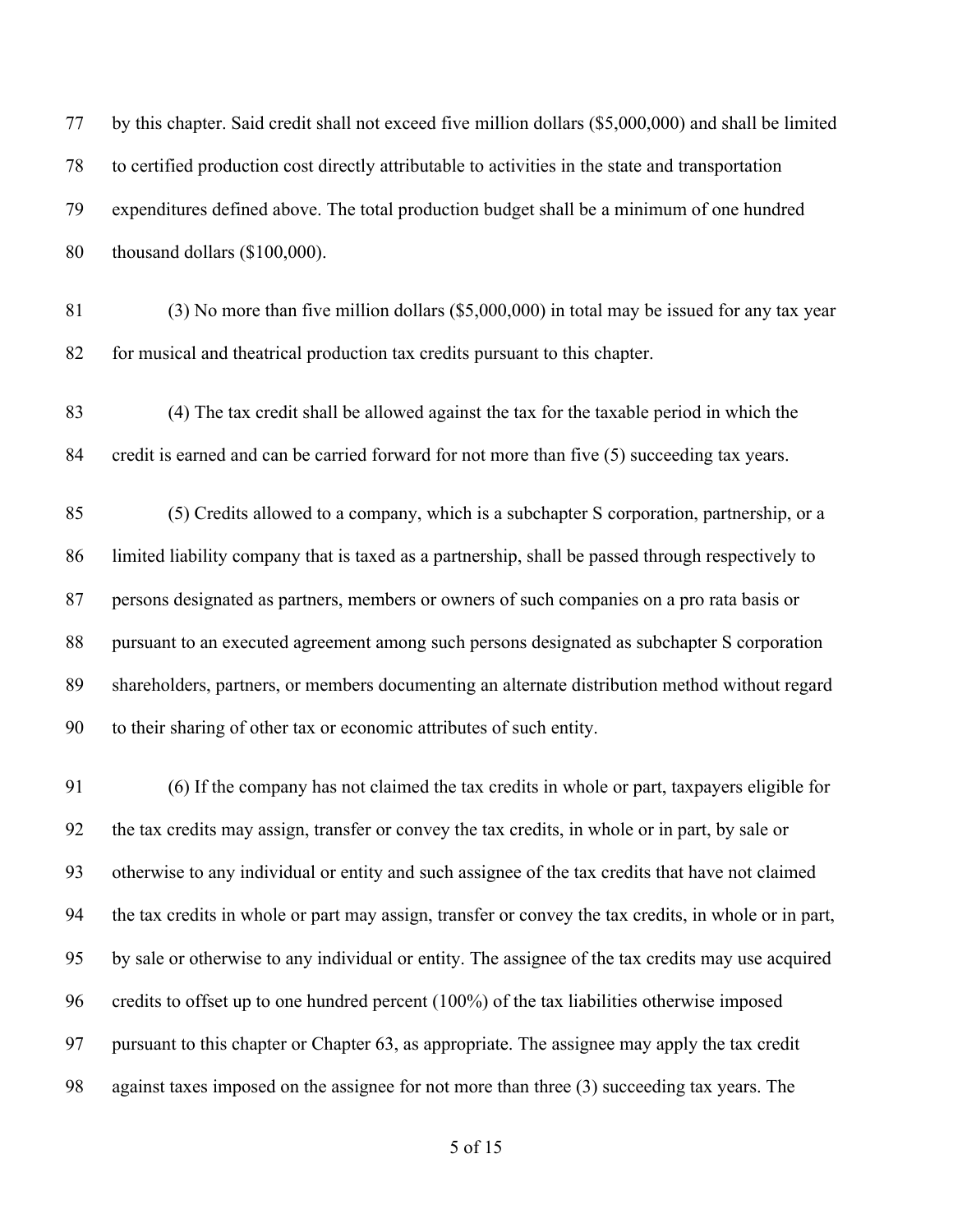assignor shall perfect the transfer by notifying the commissioner of revenue, in writing, within thirty (30) calendar days following the effective date of the transfer and shall provide any information as may be required by the commissioner to administer and carry out the provisions of this section.

 (7) For purposes of this chapter, any assignment or sales proceeds received by the assignor for its assignment or sale of the tax credits allowed pursuant to this section and Section 38GG of Chapter 63 shall be exempt from this title.

 (8) In the case of a corporation, this credit is only allowed against the tax of a corporation included in a consolidated return that qualifies for the credit and not against the tax of other corporations that may join in the filing of a consolidated tax return, provided, however, that in the case of a corporation that files a consolidated return with one or more other corporations with operations in Massachusetts, the credit will be allowed to be included in a consolidated return with respect to such corporations with operations in Massachusetts only.

 (9) The applicant or applicants shall properly prepare, sign and submit to the Massachusetts office of travel and tourism an application for initial certification of the theater production. The application shall include such information and data as the office deems reasonably necessary for the proper evaluation and administration of said application, including, but not limited to, any information about the theater production company or their related partners/presenters and a specific Massachusetts live theater or musical production. The office shall review the completed applications and determine whether it meets the requisite criteria and qualifications for the initial certification for the production and/or presentation. If the initial certification is granted, the office shall issue a notice of initial certification of the eligible theater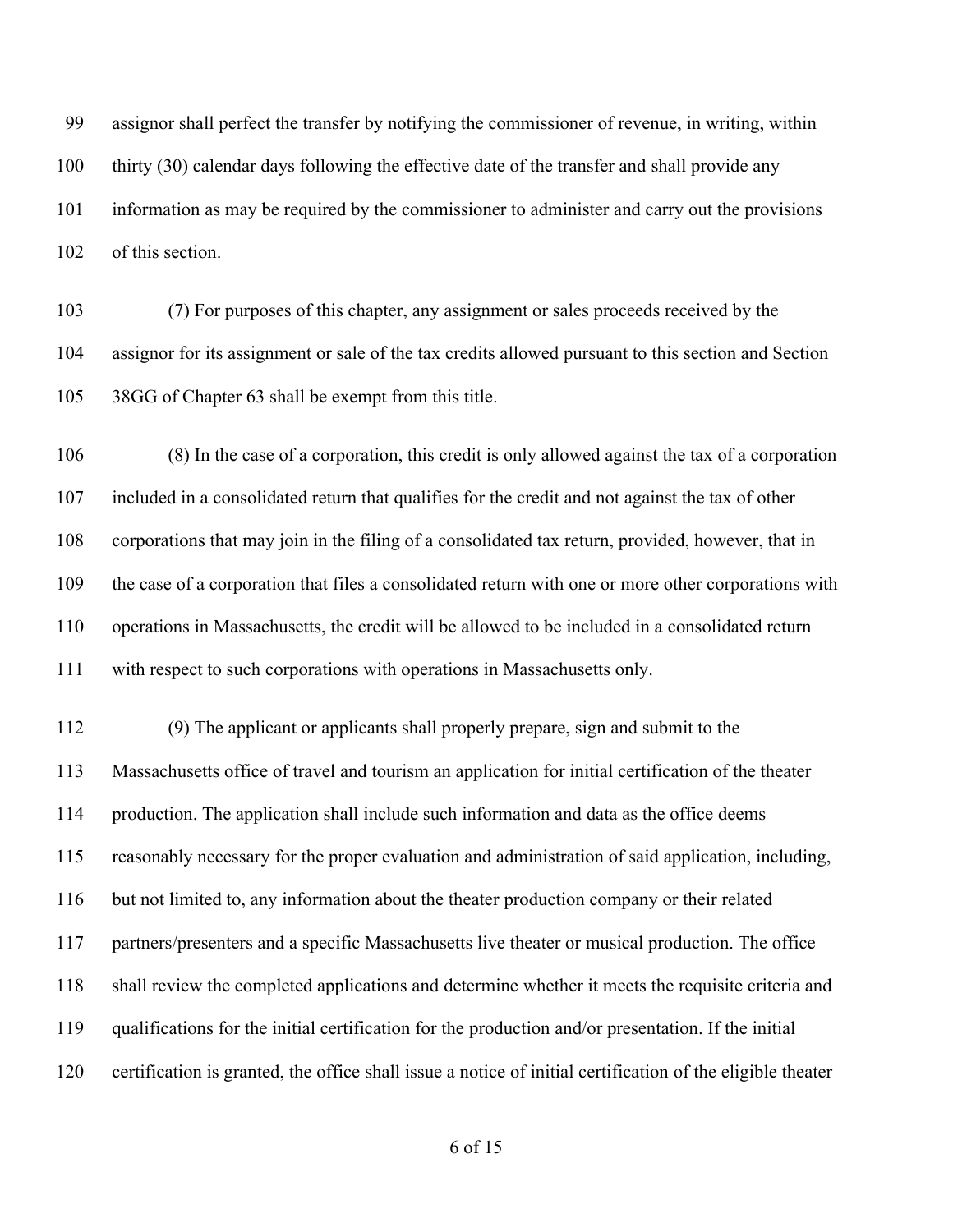production and/or presentation to the theater production company, co-producer or presenter and to the commissioner. The notice shall state that, after appropriate review, the initial application meets the appropriate criteria for conditional eligibility. The notice of initial certification will provide a unique identification number for the production/presentation and is only a statement of conditional eligibility for the production/presentation and, as such, does not grant or convey any Massachusetts tax benefits.

 (10) Upon completion of an eligible theater production, the applicant or applicants shall properly prepare, sign and submit to the office an application for final certification of the eligible theater production. The final application shall also contain a cost report and an "accountant's certification." The office and commissioner may rely without independent investigation, upon the accountant's certification, in the form of an opinion, confirming the accuracy of the information included in the cost report. Upon review of a duly completed and filed application and upon no later than thirty (30) days of submission thereof, the commissioner will make a determination pertaining to the final certification of the eligible theater production and the resultant tax credits.

 (11) Upon completion of an eligible theater production, the applicant or applicants shall deposit an amount equal to 15% of the tax credits received pursuant to this chapter into the Massachusetts Cultural Council Facilities Fund. The Massachusetts Cultural Council shall use these funds to address issues related to the workforce development and sustainability of the Massachusetts live theater industry.

 (12) Upon determination that the company qualifies for final certification and the resultant tax credits, the commissioner shall issue to the company: (1) an eligible theater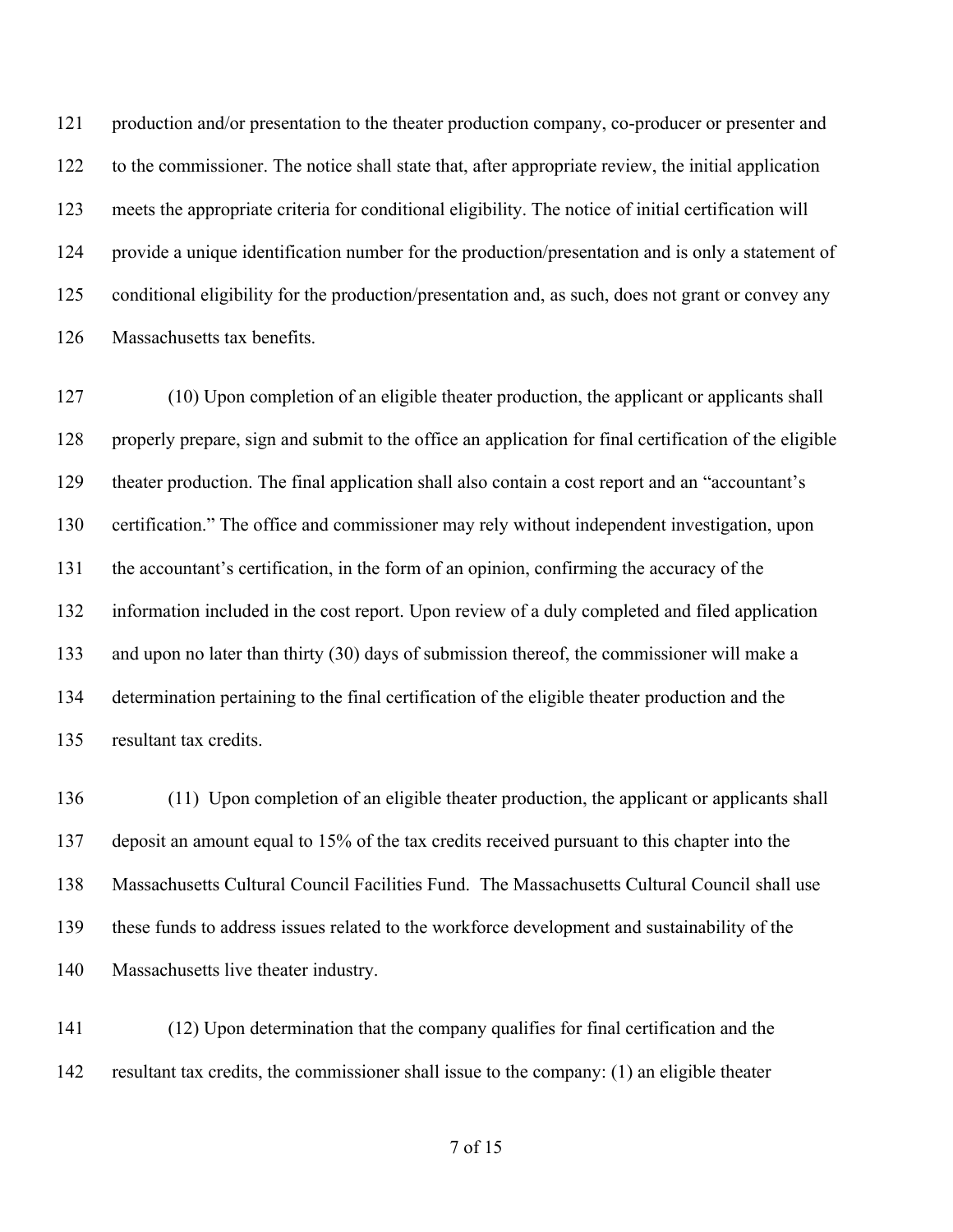production certificate; and (2) a tax credit certificate in an amount in accordance with this section (b) hereof. A musical and theatrical production company is prohibited from using state funds, state loans or state guaranteed loans to qualify for the live theater infrastructure tax credit. All documents that are issued by the office pursuant to this section shall reference the identification number that was issued to the production as part of its initial certification.

 (13) The Massachusetts office of travel and tourism, in consultation as needed with the commissioner of revenue, shall promulgate such rules and regulations as are necessary to carry out the intent and purposes of this chapter in accordance with the general guidelines provided herein for the certification of the production and the resultant production credit.

 (14) If information comes to the attention of the Massachusetts Office of Travel and Tourism that is materially inconsistent with representations made in an application, the office may deny the requested certification. In the event that tax credits or a portion of tax credits are subject to recapture for ineligible costs and such tax credits have been transferred, assigned and/or allocated, the state will pursue its recapture remedies and rights against the applicant of the theater production tax credits. No redress shall be sought against assignees, sellers, transferees or allocates of such credits.

 (15) No credits shall be issued on or after January 1, 2022 unless the production has received initial certification under this section prior to January 1, 2022.

 SECTION 2. Chapter 63 of the General Laws, as appearing in the 2008 Official Edition, is further amended by adding the following section:

 Section 38GG. There shall be established a live theater tax credit program under which a live theater company doing business with a Massachusetts based theater venue, theater company,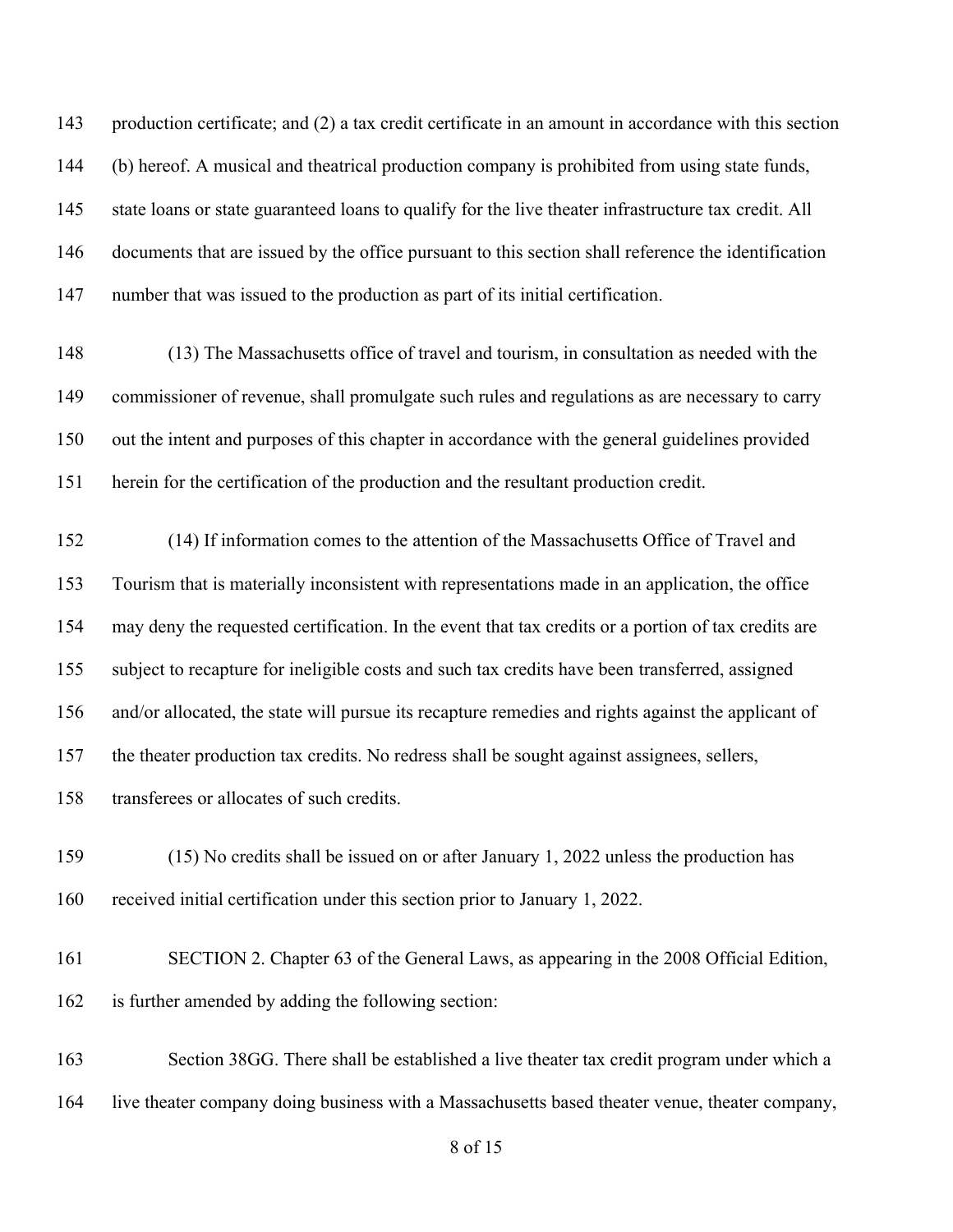| 165 | theater presenter or producer may be eligible. The credit may be claimed against the taxes due       |
|-----|------------------------------------------------------------------------------------------------------|
| 166 | pursuant to this chapter or Chapter 62. The credit shall be established to support the expansion of  |
| 167 | pre-Broadway, pre off-Broadway live theater, Broadway tour launches and World Premieres and          |
| 168 | shall assist in the development of long run show development and growth.                             |
| 169 | (a) As used in this section the following words shall, unless the context clearly requires           |
| 170 | otherwise, have the following meanings:                                                              |
| 171 | "Commissioner" means the commissioner of revenue.                                                    |
| 172 | "Company" means a live theater company, however organized.                                           |
| 173 | "Eligible theater production" means a live stage musical or theatrical production or tour            |
| 174 | being presented in a qualified production facility, as defined in this chapter that is either: (a) a |
| 175 | Pre-Broadway production, or (b) a pre off-Broadway production, or (c) a Broadway Tour Launch         |
| 176 | or (d) a World Premiere.                                                                             |
| 177 | "Eligible theater production certificate" means a certificate issued by the Massachusetts            |
| 178 | Office of Travel and Tourism certifying that the production is an eligible theater production that   |
| 179 | meets the guidelines of this chapter.                                                                |
| 180 | "Advertising and public relations expenditure" means costs incurred within the state by              |
| 181 | the Eligible theater productions for goods or services related to the marketing, public relations,   |
| 182 | creation and placement of print, electronic, television, billboards and other forms of advertising   |
| 183 | to promote the Eligible theater production.                                                          |
| 184 | "Office" means the Massachusetts office of travel and tourism.                                       |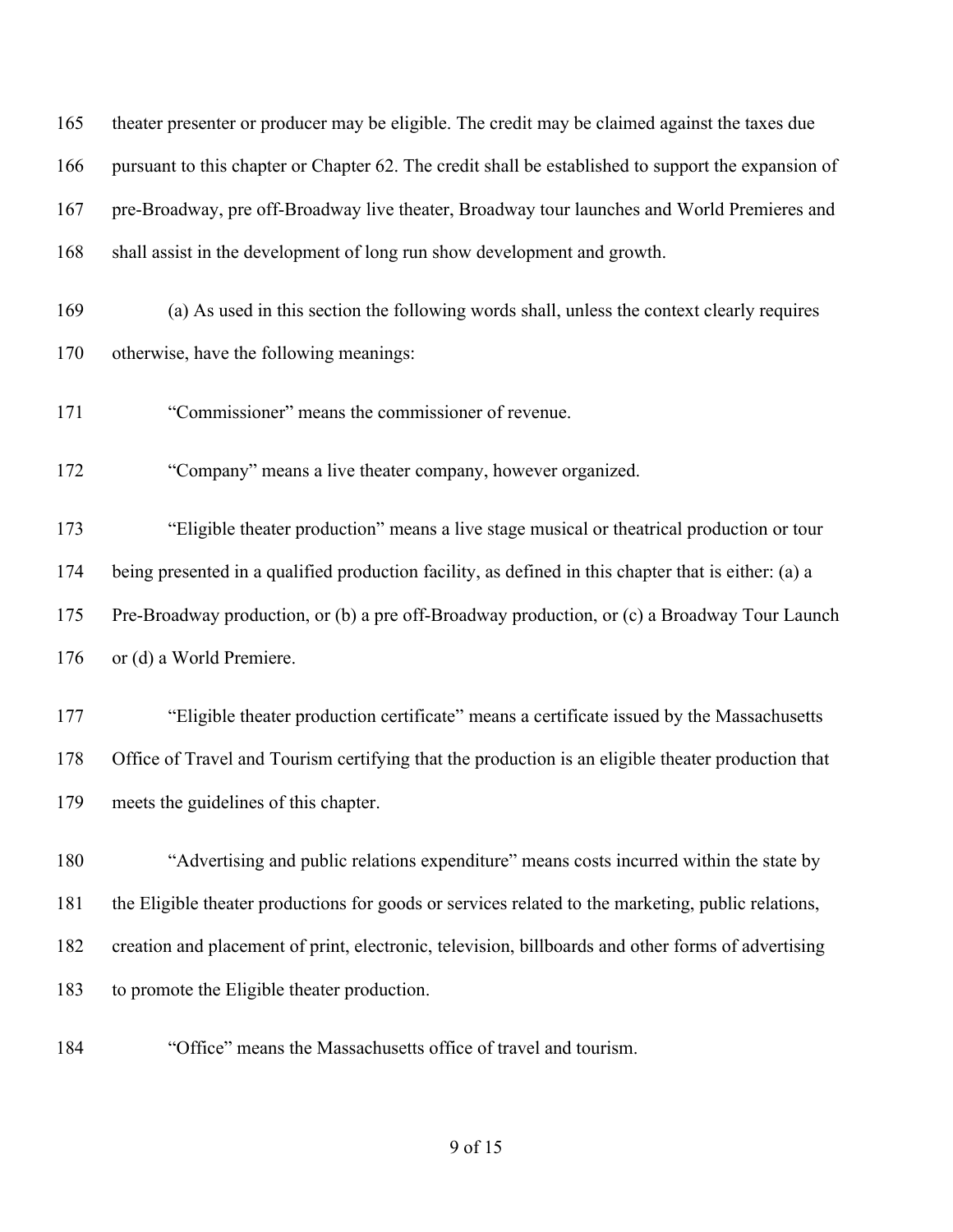"Payroll" means all salaries, wages, fees, and other compensation wages including, but not limited to, taxes, benefits, and any other consideration incurred or paid to talent and non- talent employees of the applicant who are residents of the commonwealth of Massachusetts for services rendered to and on behalf of an eligible theater production. The expenditure shall be incurred or paid by the applicant for services related to any portion of an eligible theater production from its pre-production stages, including, but not limited to, (a) the writing of the script, (b) casting, (c) hiring of service providers, (d) purchases from vendors, (e) marketing, (f) advertising, (g) public relations, (h) load in, (i) rehearsals, (j) performances, (k) other eligible theater production related activities, (l) load out; provided further, said labor expenditure shall be directly attributable to the eligible theater production and shall be limited to the first \$100,000 of wages incurred or paid to each employee of an eligible theater production in each tax year. "Pre-Broadway Production" means a live stage production that, in its original or adaptive version, is performed in a qualified production facility having a presentation scheduled for New York City's Broadway theater district within (12) months after its Massachusetts presentation. "Pre-Off Broadway Production" means a live stage production that, in its original or adaptive version, is performed in a qualified production facility having a presentation scheduled 201 for New York City's Off-Broadway's theater district within (12) months after its Massachusetts presentation.

 "Broadway Tour Launch" means a live stage production that, in its original or adaptive version, is performed in a qualified production facility that was originally presented in New York City's Broadway theater district and opens its US tour in Massachusetts.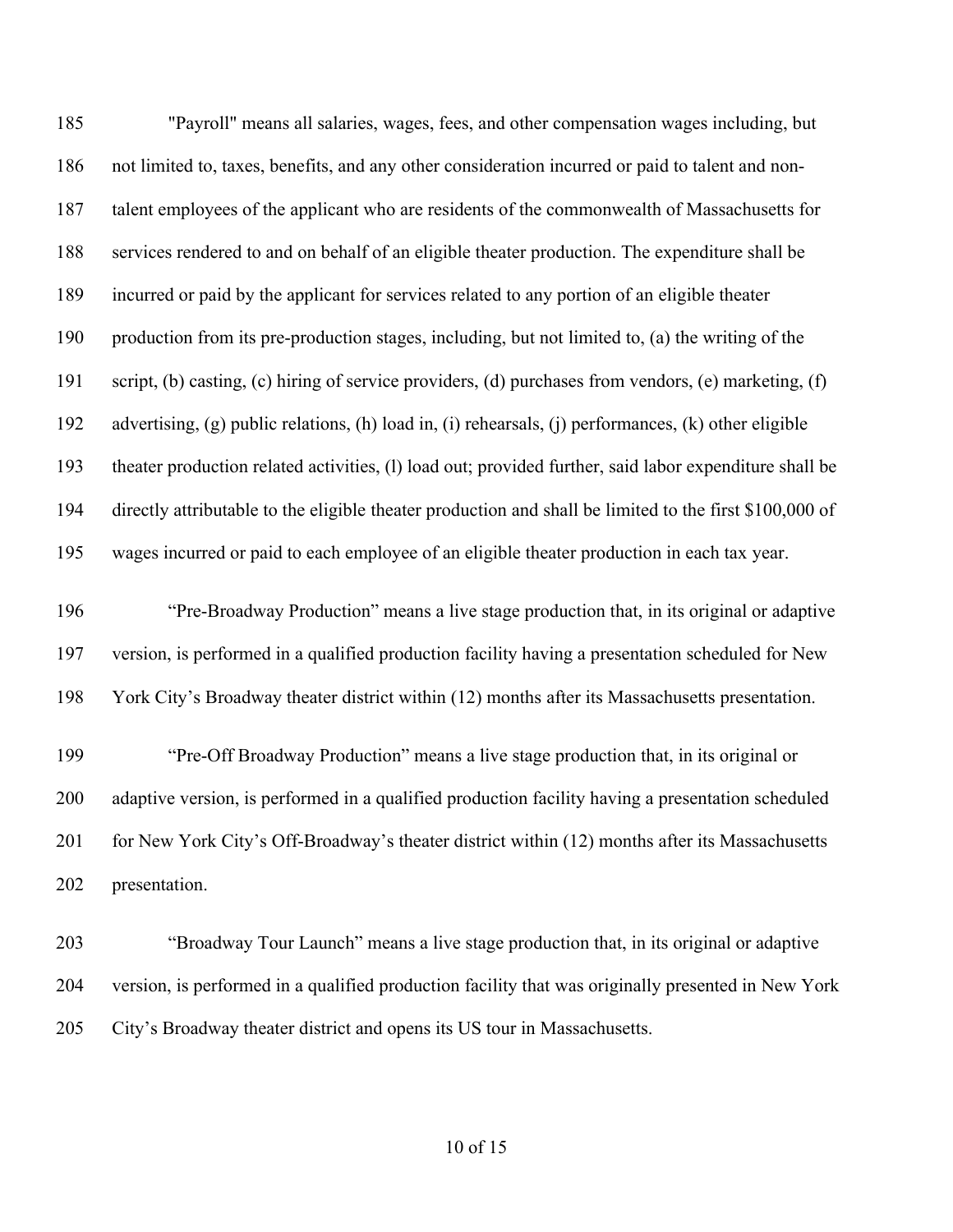"Production and Performance Expenditures" means a contemporaneous exchange of cash or cash equivalent for goods or services related to development, production, performance or operating expenditures incurred in this state for a qualified theater production including, but not limited to, expenditures for design, construction and operation, including sets, special and visual effects, costumes, wardrobes, make-up, accessories, costs associated with sound, lighting, staging, payroll, transportation expenditures, advertising and public relations expenditures, facility expenses, rentals, per diems, accommodations and other related costs.

 "Qualified Production Facility" means a facility located in the State of Massachusetts in which live theatrical productions are, or are intended to be, exclusively presented that contains at least one stage, a seating capacity of three hundred fifty (350)or more seats, and dressing rooms, storage areas, and other ancillary amenities necessary for the Eligible theater production.

 "Massachusetts Office of Travel and Tourism" means the office within the secretariat of economic development that has been established in order to market Massachusetts as a leisure travel destination in order to generate state and local tax revenues, create jobs, and support 220 travel-related businesses.

 "Transportation expenditures" means expenditures for the packaging, crating, and transportation both to the state for use in a qualified theater production of sets, costumes, or other 223 tangible property constructed or manufactured out of state, and/or from the state after use in a qualified theater production of sets, costumes, or other tangible property constructed or manufactured in this state and the transportation of the cast and crew to and from the state. Such term shall include the packaging, crating, and transporting of property and equipment used for special and visual effects, sound, lighting, and staging, costumes, wardrobes, make-up and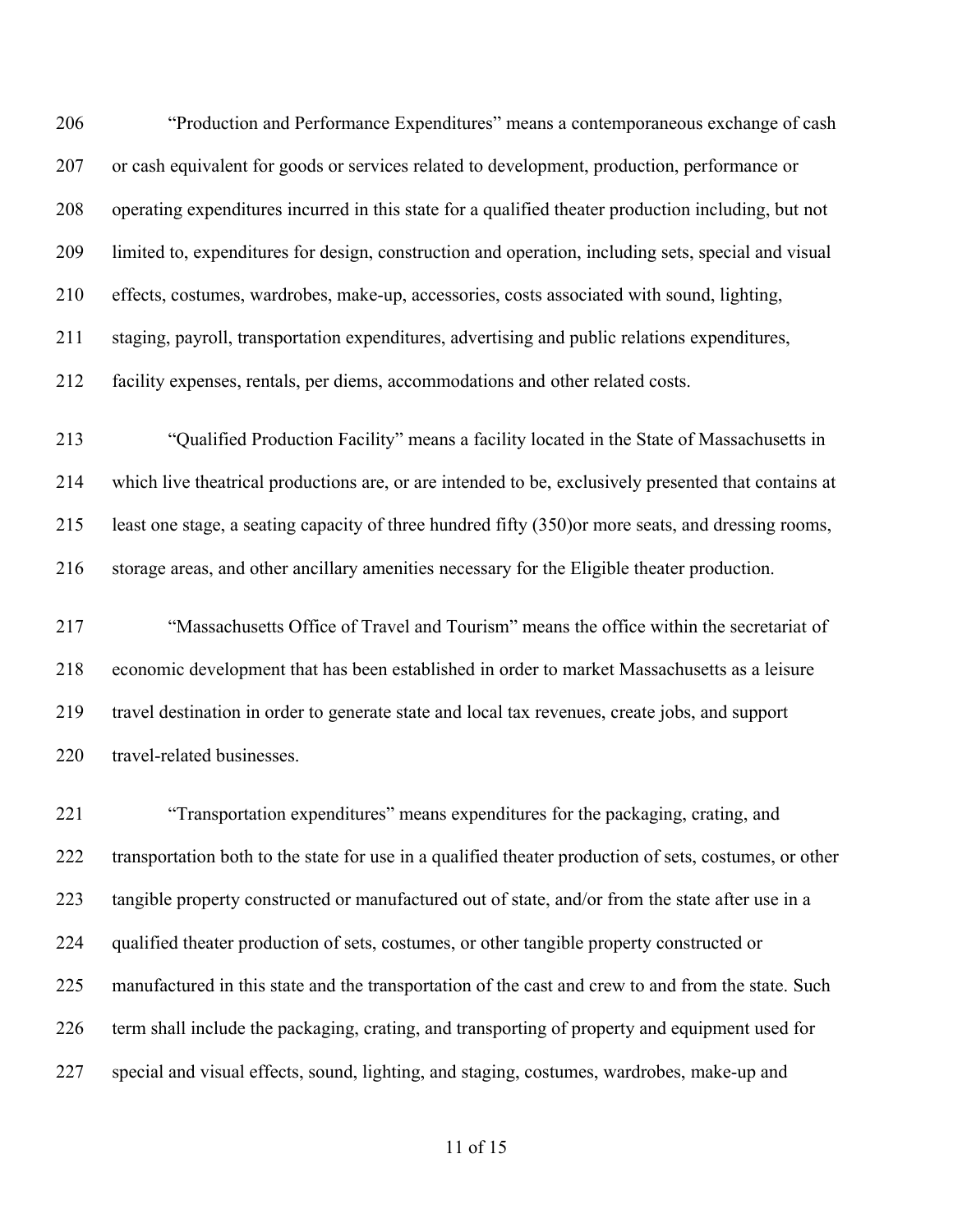related accessories and materials, as well as any other performance or production-related property and equipment.

 "World Premiere" means a live stage production performed in a qualified production facility of an original work which has never been commercially presented in public before. (b) Any person, firm, partnership, trust, estate or other entity that receives an eligible theater production certificate shall be allowed a tax credit equal to thirty-five percent (35%) of production and performance expenditures which shall consist of payroll and twenty –five percent (25%) of the production and performance expenditures and transportation expenditures for the eligible theater production and to be computed as provided in this chapter against a tax imposed by this chapter. Said credit shall not exceed five million dollars (\$5,000,000) and shall be limited to certified production cost directly attributable to activities in the state and transportation expenditures defined above. The total production budget shall be a minimum of one hundred thousand dollars (\$100,000).

 (c) No more than five million dollars (\$5,000,000) in total may be issued for any tax year for musical and theatrical production tax credits pursuant to this chapter or chapter 62.

 (d) The tax credit shall be allowed against the tax for the taxable period in which the credit is earned and can be carried forward for not more than five (5) succeeding tax years.

 (e) If the company has not claimed the tax credits in whole or part, taxpayers eligible for the tax credits may assign, transfer or convey the tax credits, in whole or in part, by sale or otherwise to any individual or entity and such assignee of the tax credits that have not claimed the tax credits in whole or part may assign, transfer or convey the tax credits, in whole or in part, by sale or otherwise to any individual or entity. The assignee of the tax credits may use acquired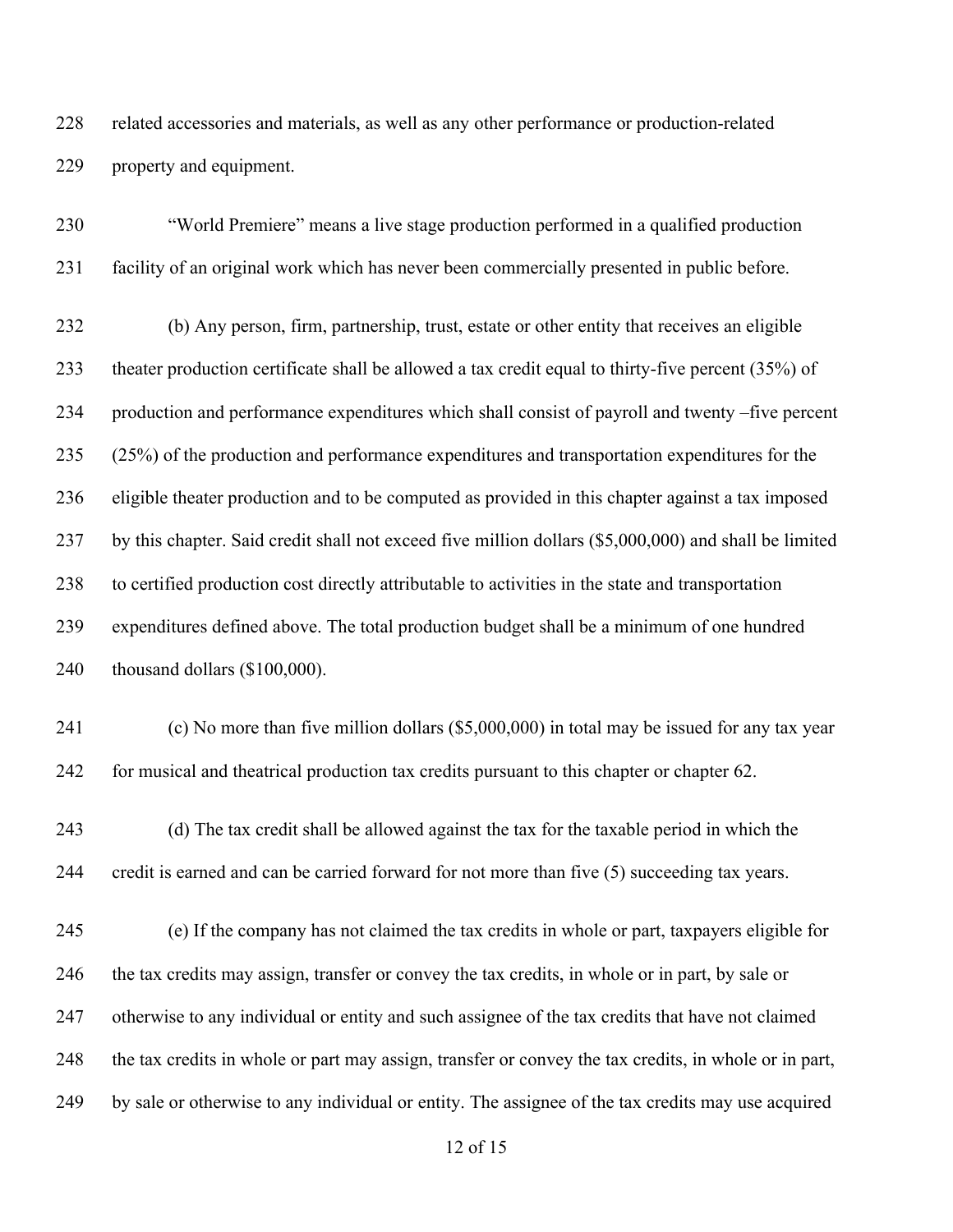credits to offset up to one hundred percent (100%) of the tax liabilities otherwise imposed pursuant to this chapter or Chapter 62, as appropriate. The assignee may apply the tax credit 252 against taxes imposed on the assignee for not more than three (3) succeeding tax years. The assignor shall perfect the transfer by notifying the commissioner of revenue, in writing, within thirty (30) calendar days following the effective date of the transfer and shall provide any information as may be required by the commissioner to administer and carry out the provisions of this section.

 (f) For purposes of this chapter, any assignment or sales proceeds received by the assignor for its assignment or sale of the tax credits allowed pursuant to this section and subsection (t) of section 6 of Chapter 62 shall be exempt from this title.

 (g) In the case of a corporation, this credit is only allowed against the tax of a corporation included in a consolidated return that qualifies for the credit and not against the tax of other corporations that may join in the filing of a consolidated tax return, provided, however, that in the case of a corporation that files a consolidated return with one or more other corporations with operations in Massachusetts, the credit will be allowed to be included in a consolidated return with respect to such corporations with operations in Massachusetts only.

 (h) The applicant or applicants shall properly prepare, sign and submit to the Massachusetts office of travel and tourism an application for initial certification of the theater production. The application shall include such information and data as the office deems reasonably necessary for the proper evaluation and administration of said application, including, but not limited to, any information about the theater production company or their related partners/presenters and a specific Massachusetts live theater or musical production. The office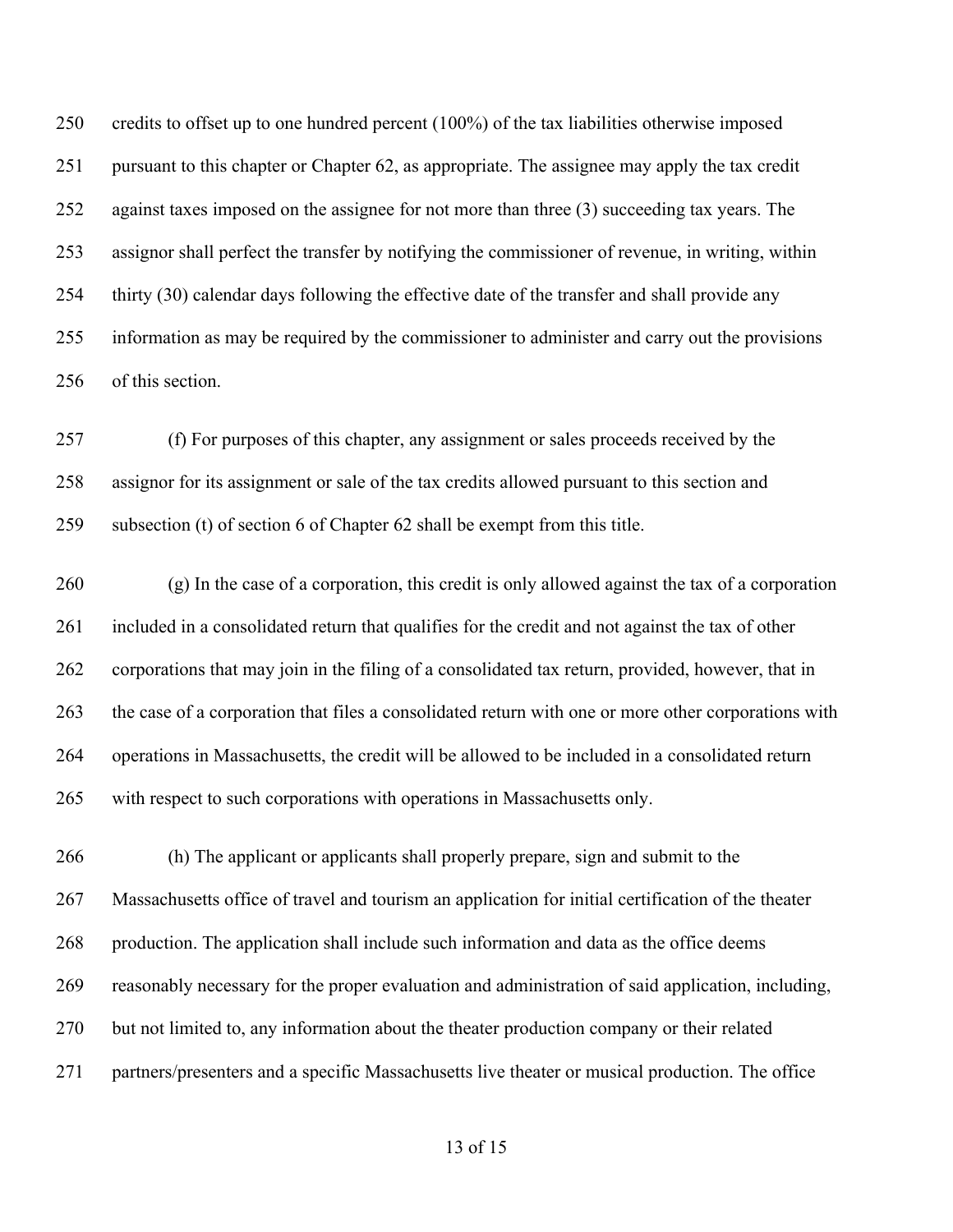shall review the completed applications and determine whether it meets the requisite criteria and qualifications for the initial certification for the production and/or presentation. If the initial certification is granted, the office shall issue a notice of initial certification of the eligible theater production and/or presentation to the theater production company, co-producer or presenter and to the commissioner. The notice shall state that, after appropriate review, the initial application meets the appropriate criteria for conditional eligibility. The notice of initial certification will provide a unique identification number for the production/presentation and is only a statement of conditional eligibility for the production/presentation and, as such, does not grant or convey any Massachusetts tax benefits.

 (i) Upon completion of an eligible theater production, the applicant or applicants shall properly prepare, sign and submit to the office an application for final certification of the eligible theater production. The final application shall also contain a cost report and an "accountant's certification." The office and commissioner may rely without independent investigation, upon the accountant's certification, in the form of an opinion, confirming the accuracy of the information included in the cost report. Upon review of a duly completed and filed application and upon no later than thirty (30) days of submission thereof, the commissioner will make a determination pertaining to the final certification of the eligible theater production and the resultant tax credits.

 (j) Upon determination that the company qualifies for final certification and the resultant tax credits, the commissioner shall issue to the company: (1) an eligible theater production certificate; and (2) a tax credit certificate in an amount in accordance with this section (b) hereof. A musical and theatrical production company is prohibited from using state funds, state loans or state guaranteed loans to qualify for the live theater infrastructure tax credit. All documents that